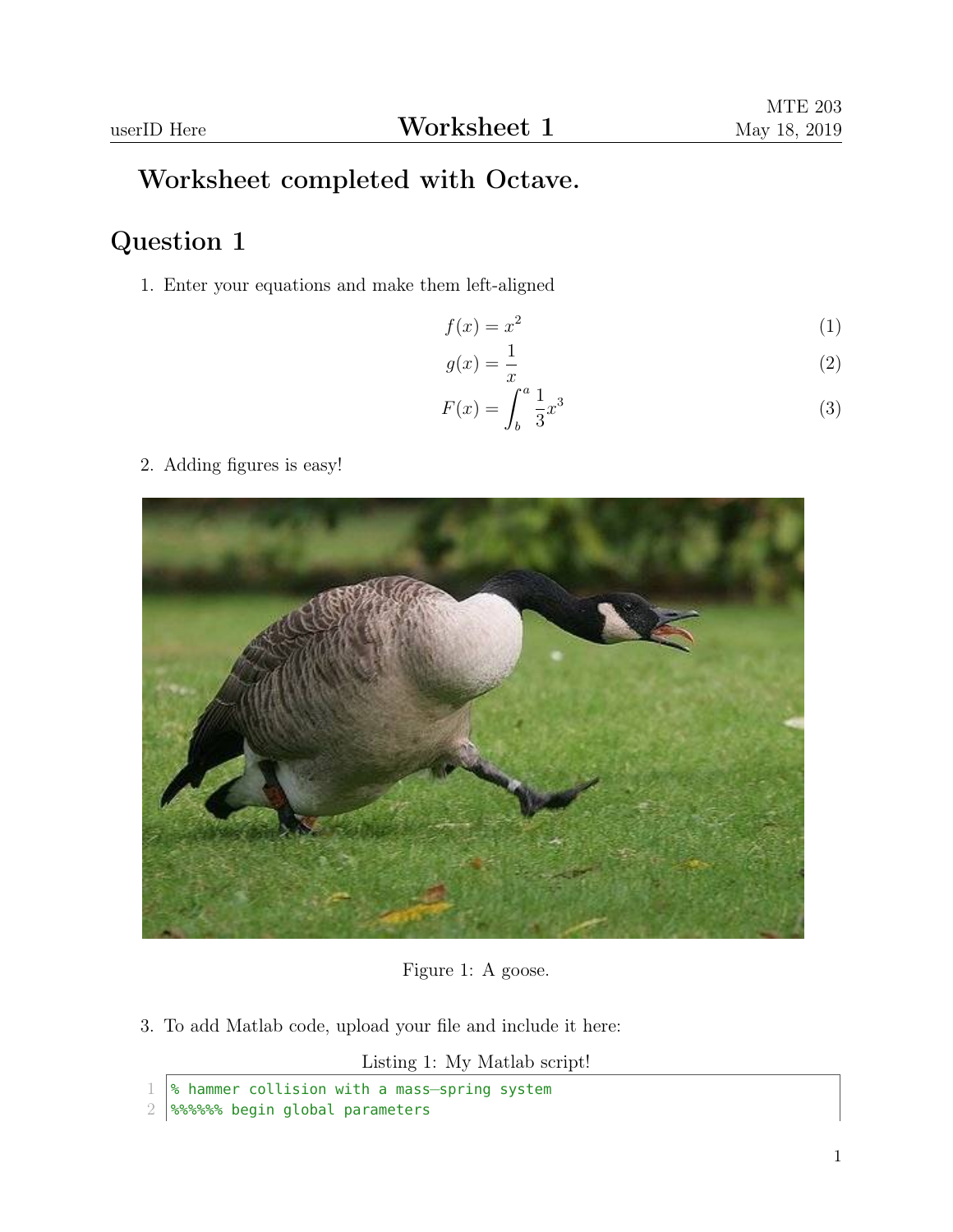```
3 SR = 44100; % sample rate (Hz)
4 \timesH0 = -0.001; vH0 = 2; % initial conditions of hammer
5 TF = 0.05; % duration of simulation (s)
6 w0 = 2000; % angular frequency of mass−spring system
7 | MR = 10; % hammer/target mass ratio
8 \midwH = 1000; % stiffness parameter for hammer
9 alpha = 2; % hammer stiffness nonlinearity exponent
10 %%%%%% end global parameters
11 |% derived parameters
12 \mid k = 1/SR;13 NF = floor(TF*SR);
14
15 % initialization
16 uH2 = xH0; uH1 = xH0+k*vH0; % hammer
17 |u2 = 0; u1 = 0; % mass-spring system
18 out = zeros(NF,1); f = zeros(NF,1);
19 \mid out(1) = u2; out(2) = u1;
20 %%%%%% start main loop
21 | for n=3:NF22 \vert if(uH1>u1)
23 | f(n-1) = wH^(1+a1pha)*(uH1-u1)^aalpha;
24 else f(n−1) = 0;
25 end
26 | uH = 2*uH1–uH2–k^2*f(n–1);
27 |u = 2*u1–u2–w0^2*k^2*u1+MR*k^2*f(n–1);
28 | out(n) = u;
29 \mid u2 = u1; u1 = u;30 \mid uH2 = uH1; uH1 = uH;
31 end
32 %%%%%% end main loop
33 % plots of displacement of target mass and force
34 subplot(2,1,1)
35 plot([0:NF-1]*k, out, âĂŹkâĂŹ); title(âĂŹPosition of Target MassâĂŹ); xlabel
       (âĂŹtâĂŹ);
36 axis tight
37 subplot(2,1,2)
38 plot([0:NF−1]
```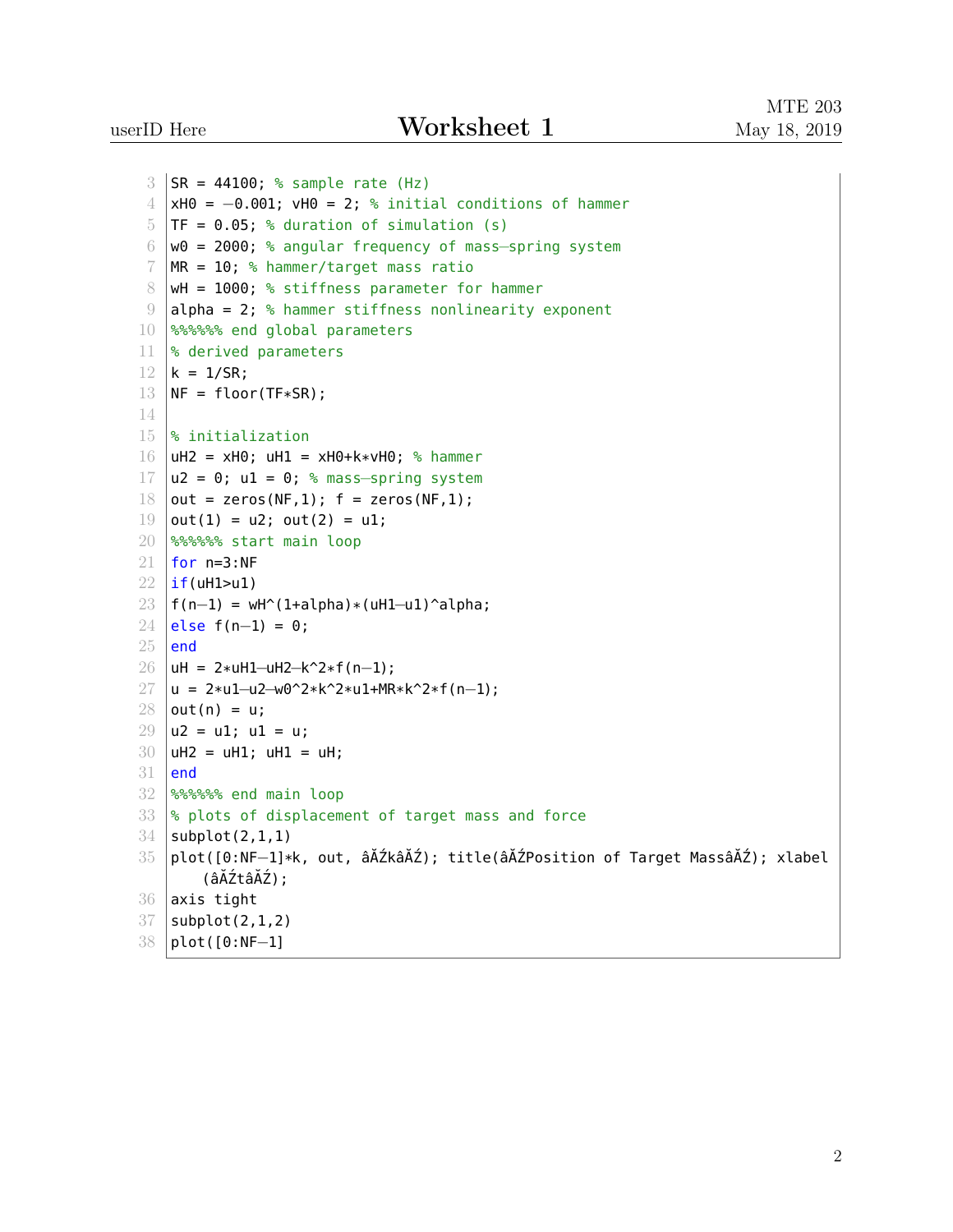4. A console output:

Use a Verbatim section to show console output. All tabs and spaces are shown exactly the way you enter them with monospaced font!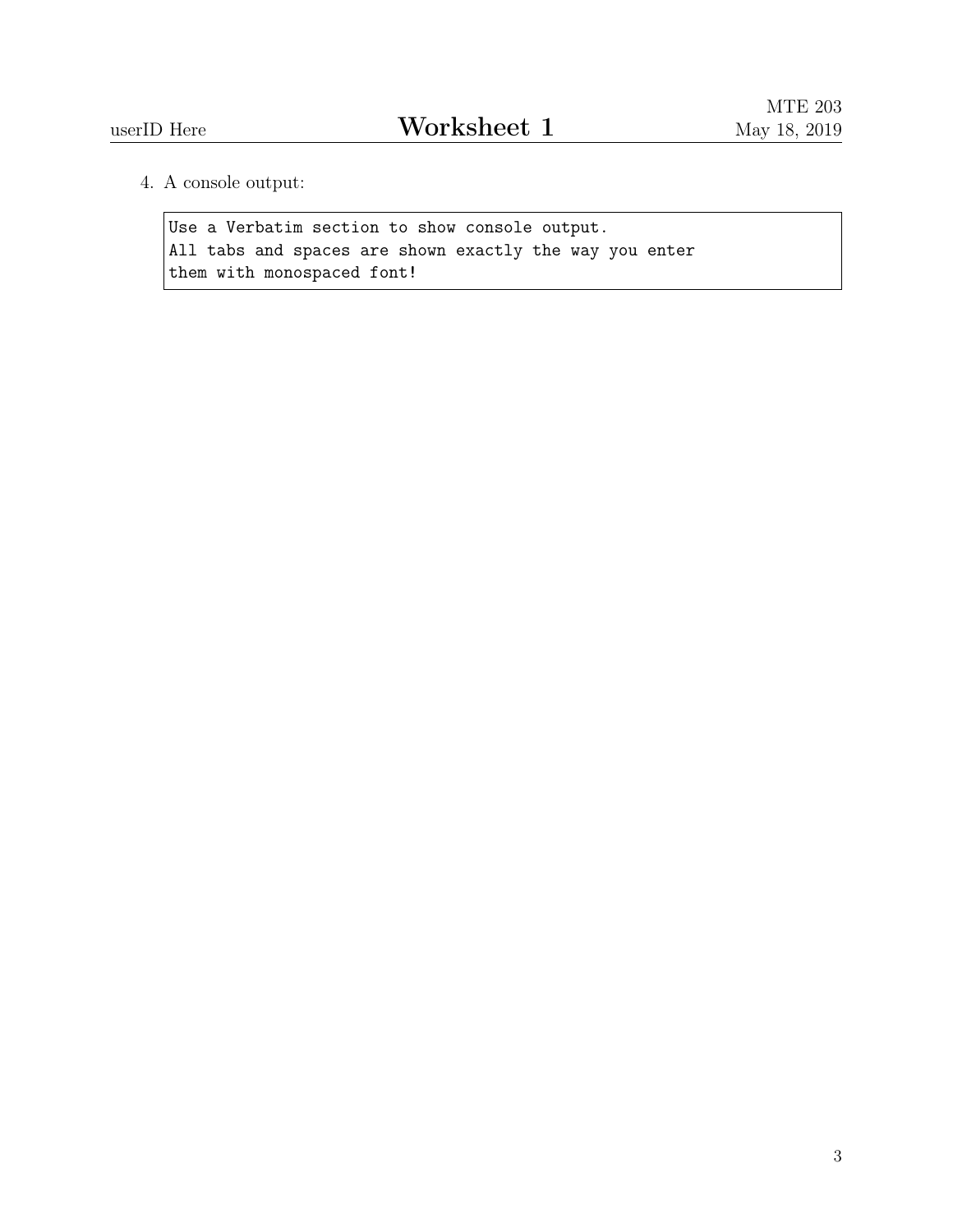## Question 2

- 1. Equations from parts 1 and 2
	- (a) Write the equation of the surface in the form  $z = f(x, y)$ .

$$
f(x) = (x+a)(x+b)
$$
\n<sup>(1)</sup>

$$
L' = L\sqrt{1 - \frac{v^2}{c^2}}
$$
 (2)

$$
\lim_{x \to 0} \frac{e^x - 1}{2x} \tag{3}
$$

$$
\frac{\left[\frac{0}{0}\right]}{\overline{H}}\tag{4}
$$

$$
\lim_{x \to 0} \frac{e^x}{2} = \frac{1}{2}
$$
\n(5)

(b) Make inline math with dollar dollar y'all woo! Also centered equations. Tell LaTeX where you want to align equations with  $\&$ .

$$
f(x) = x2
$$

$$
g(x) = \frac{1}{x}
$$

$$
F(x) = \int_b^a \frac{1}{3}x^3
$$